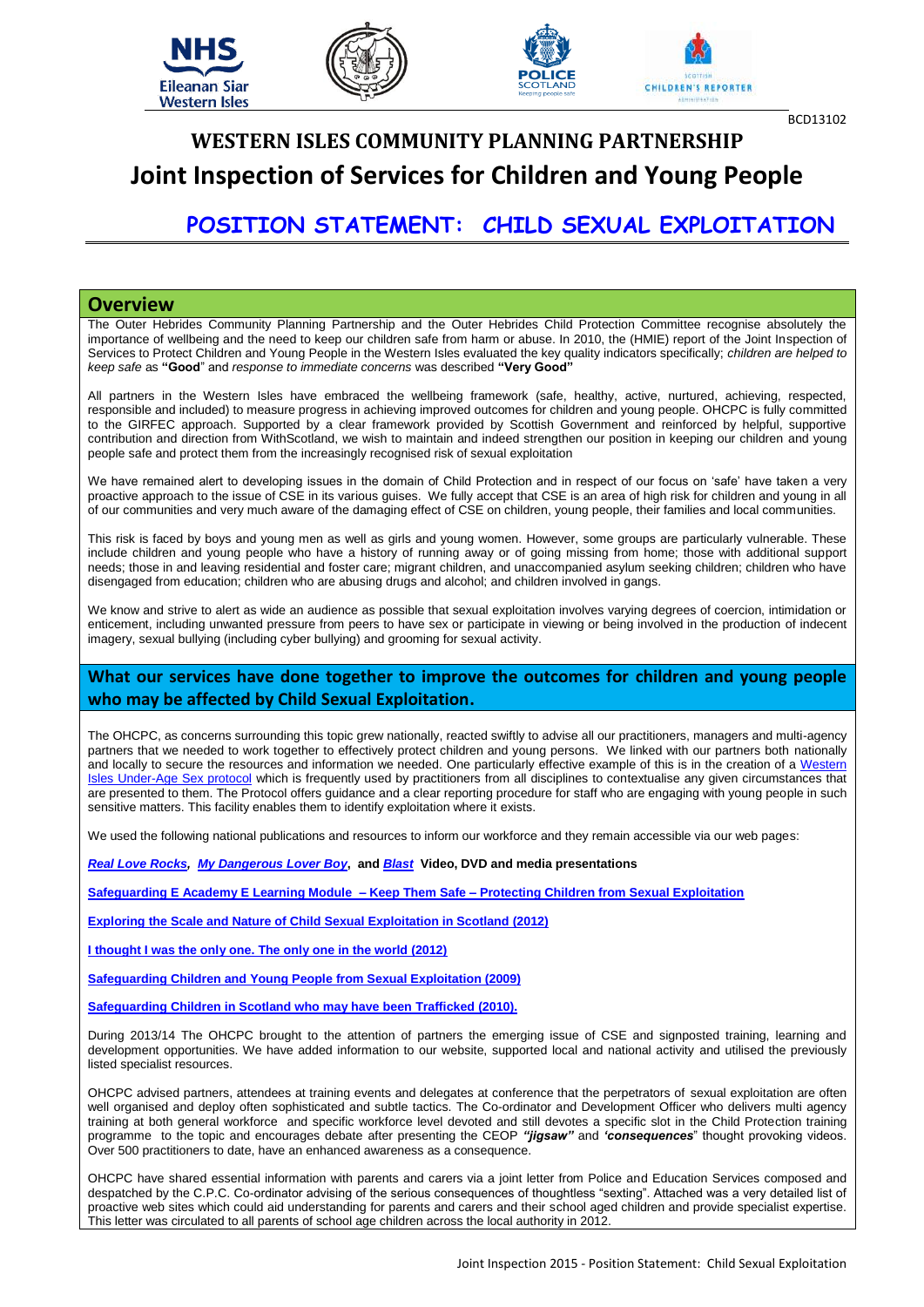







BCD13102

Representatives from Community Safety Partnership, Rape Crisis, NHS and C.P.C. also attended the *Walking the Tightrope* Conference in Glasgow in November 2013. Materials were obtained from various stalls at this CSE oriented event and are available for use from the Child Protection Co-ordinator.

OHCPC also work in harmony with our vibrant and active Community Safety Partnership and regularly collaborate with Linda Thomson and colleagues at the Women's Support Project in Glasgow. A Conference took place in Stornoway organised by the Domestic Abuse Forum with Linda as key note speaker in summer of 2013 to raise local awareness across agencies and practitioners of sexual exploitation and violence against women. A roadshow took place in 2014 planned through this Forum for 'Screen Machine' (a mobile cinema) to be deployed throughout remote areas of Western isles offering access to CSE related films and other materials.

We have worked hard to ensure that our children and young people are becoming more aware of the risks of CSE. The C.P.C. in collaboration with the Sexual Health Promotions Officer from Western isles NHS and strongly supported by the Community Safety Partnership organised a major initiative whereby all secondary school age children from S2 upwards attended drama presentations and workshops from The Baldy Bane Theatre group between February and June 2014. This dramatisation depicted various scenarios which involved sexual exploitation of teenage girls and teen bullying in a production known as *"Crush*". A representative from Rape Crisis working in combination with the Sexual Health Promotions Officer undertook some preparatory work with the young audiences before the drama enactments to provide appropriate scene setting. This initiative is to be revitalised and a further opportunity for age appropriate younger children to attend. Evaluation of the initiative suggested that S2 pupils would be the most receptive cohort of young people to target specifically.

A keynote speaker at our Annual Conference in September 2014 presenting on a theme of *From Childhood to Adulthood* was Mr Jim Gamble ex CEO of CEOP who delivered an exceptionally well received two hour long presentation on internet technology and methods to combat child sexual exploitation both on line and offline to an audience of over 120 practitioners and managers from across the Western Isles. The feedback derived from attendees at this conference was very positive indeed. Both the local Children's Panel members training officer and the Sexual Health Promotions Officer are separately making contact with Mr Gamble to forge links and develop individual work streams.

Catriona Laird, National Co-ordinator for Child Protection Committees attended the C.P.C. business meeting of 26<sup>th</sup> March 2015 to deliver a contemporary view of CSE at a national level and her presentation was instrumental in driving forward our CSE action plan as an identified priority, set within our Joint Agency Improvement Plan.

Four representatives from the C.P.C and partners are attending the CEOP ambassadors training course on June  $18<sup>th</sup>$  2015 in order to increase their knowledge base and better equip them thereafter to cascade this learning and development to others.

The OHCPC operates within the context of the National Guidance on CSE which were included within the May 2014 update of National Guidelines for Child Protection in Scotland. This helpful guidance has also been incorporated within the refreshed local inter-agency child protection procedures which were approved in November 2014. These procedures are well embedded into local practice and are readily available on the OHCPC web pages for reference. Also available as Information for Practitioners, Information for Parents and Carers and also for Children and Young people is a suite of child protection leaflets, many of which relate to internet safety, surfing the web, mobile phone use and exploitation issues.

The Comhairle has also endorsed the **360 degree** safe schools self-review online tool which provides a user friendly and interactive means for schools to review their E-Safety provision and to develop an action plan to bring about improvements. It provides a protective facility and identifies designated individuals in all schools to act as a single point of contact. This initiative was jointly funded in partnership with NHS Western isles. It will be implemented across all schools later this year. Education and Children Services also set in place a Western Isles wide *Policy on e-safety and acceptable use of Communication Technology in Schools.* 

All multi- agency staff have been given the opportunity to further enhance their knowledge base and were introduced to The Safeguarding E Academy division of the VIRTUAL COLLEGE who provided an electronic learning tool to Western Isles. The Co-ordinator and Development Officer assessed the 40 minute interactive training facility as fit for purpose for a Scottish context with the usual caveats concerning English legislation and terminology and circulated it to all C.P.C. members urging their engagement with this excellent learning device. A record of those who complete the course including mandatory training to be completed by all social workers, key health staff and police officers is being collated by C.P.C. admin support. A CPD certificate is awarded at the successful completion of the course.

The Co-ordinator and Development Officer also provided two half day training sessions in the Education and Children's Services Inset Development days in 2014 on the specific topic of "Sexting" to multi agency audiences at both the Lionacleit and Nicolson Schools.

Foster Careers, who are acknowledged to be a particularly important recipient of enhanced awareness raising, have been recently provided with bespoke internet safety training and have direct access to sustained support from dedicated I.T. staff in Education and Children's services. They are now familiar with the K9 internet safety facility and the parental control features which are so important.

We are confident that the guidance, training material and resources that have been made available to staff will allow them to quickly identify circumstances where children and young people may be susceptible to child sexual exploitation here in the Western isles.

## **What the impact has been on children, young people and families.**

We have had examples in the Western Isles over the past five years where young girls in particular have been sexually exploited by older males including adults. This has resulted in a number of successful prosecutions with those responsible being charged with crimes and offences and subsequently convicted. These children/young women were predominately looked after and accommodated young people residing in a local residential unit or alternatively have been subsequently become looked after and accommodated at home. A number of children placed outwith the region are also believed to have been at increased risk of CSE as a consequence of being so far away from home. We also intend to conduct a review of all young people currently in looked after or accommodated care or who are experiencing homelessness to assess their vulnerability to CSE.